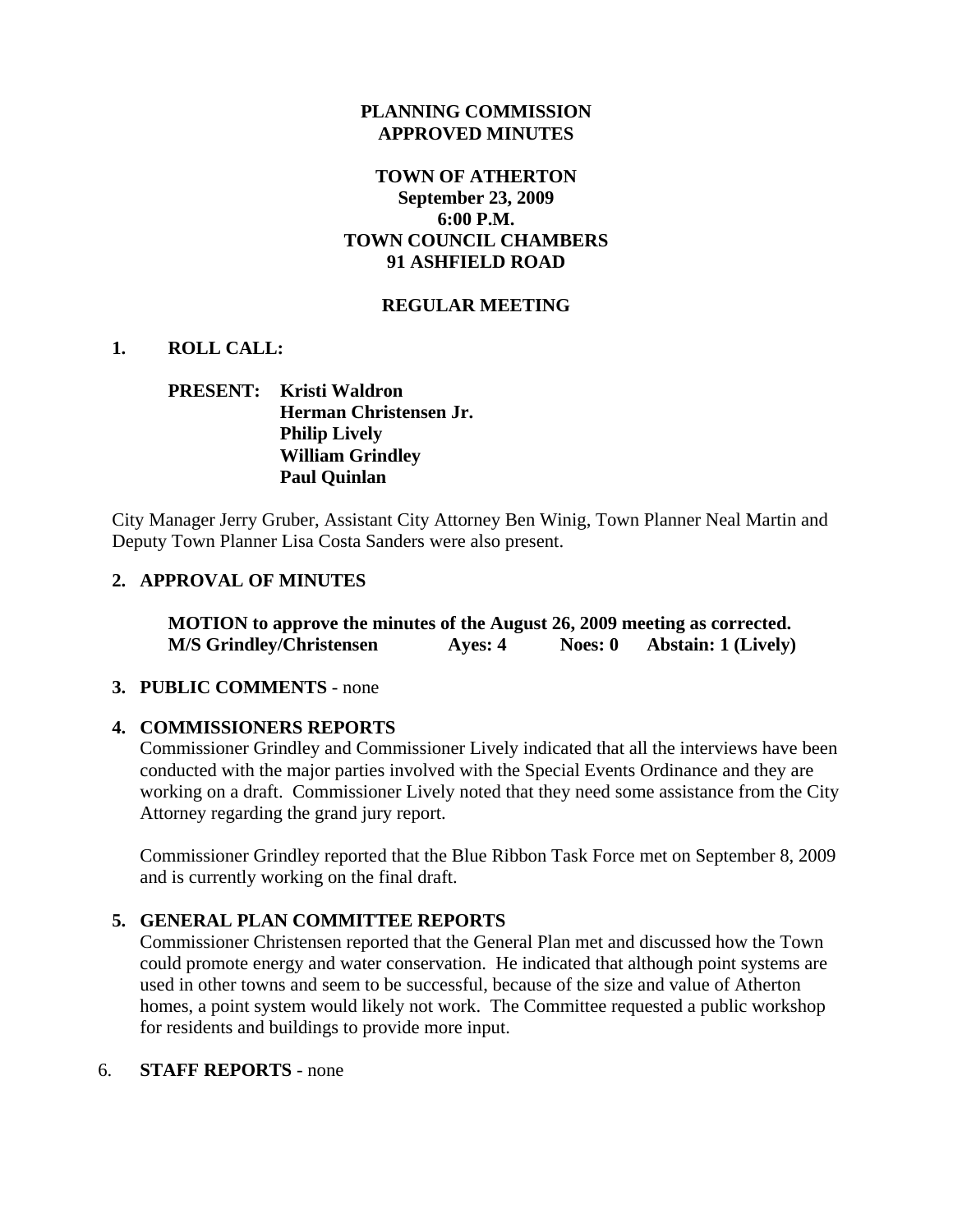# **REGULAR AGENDA**

## 7. **Review of the draft 2007-2014 Housing Element Update**

Town Planner, Neal Martin presented the Housing Element update; addressed the Commissioners concerns from their last meeting and explained the next steps in the process.

Mr. Martin indicated that he concurred with all of Commissioner Lively's suggestions.

Commissioner Christensen noted that on page 54, construction costs should be changed from \$500 to \$225 based on contractor's statements.

Commissioner Grindley asked for clarification on page 13. Mr. Martin indicated that they could not count those units that already exist.

Chair Waldron questioned if once it is converted could it be counted.

Commissioner Grindley questioned why the Town would encourage Atherton residents to convert when the Town does not receive credit according to the State. Mr. Martin noted he understood his point. Commissioner Grindley stated he'd like to see the statement removed.

Chair Waldron suggested removing the word "existing" from page 13. There was Commission consensus.

### OPEN PUBLIC HEARING

Elizabeth Lewis, Atherton resident, expressed her concern with the proposed draft housing element. She suggested that on page 8, they should consider modifying the number of net new housing units as she believes that the current number of 5 units will not satisfy the State. Ms. Lewis also indicated that the word "existing" also needs to be struck on page 9.

Chair Waldron stated that City Council provided direction to the Planning Commission consistent with the draft document before the Commission tonight.

### CLOSE PUBLIC HEARING

Commissioner Quinlan asked Commissioner Christensen who reviewed the Town of Los Altos Hills regulations, if it differed from the proposed changes to Atherton's second unit regulations. Commissioner Christensen indicated in Los Altos Hills residents receive an incentive within the main building area for second units.

Chair Waldron stated that it is hard to compare the two Towns with relation to the setbacks for second units.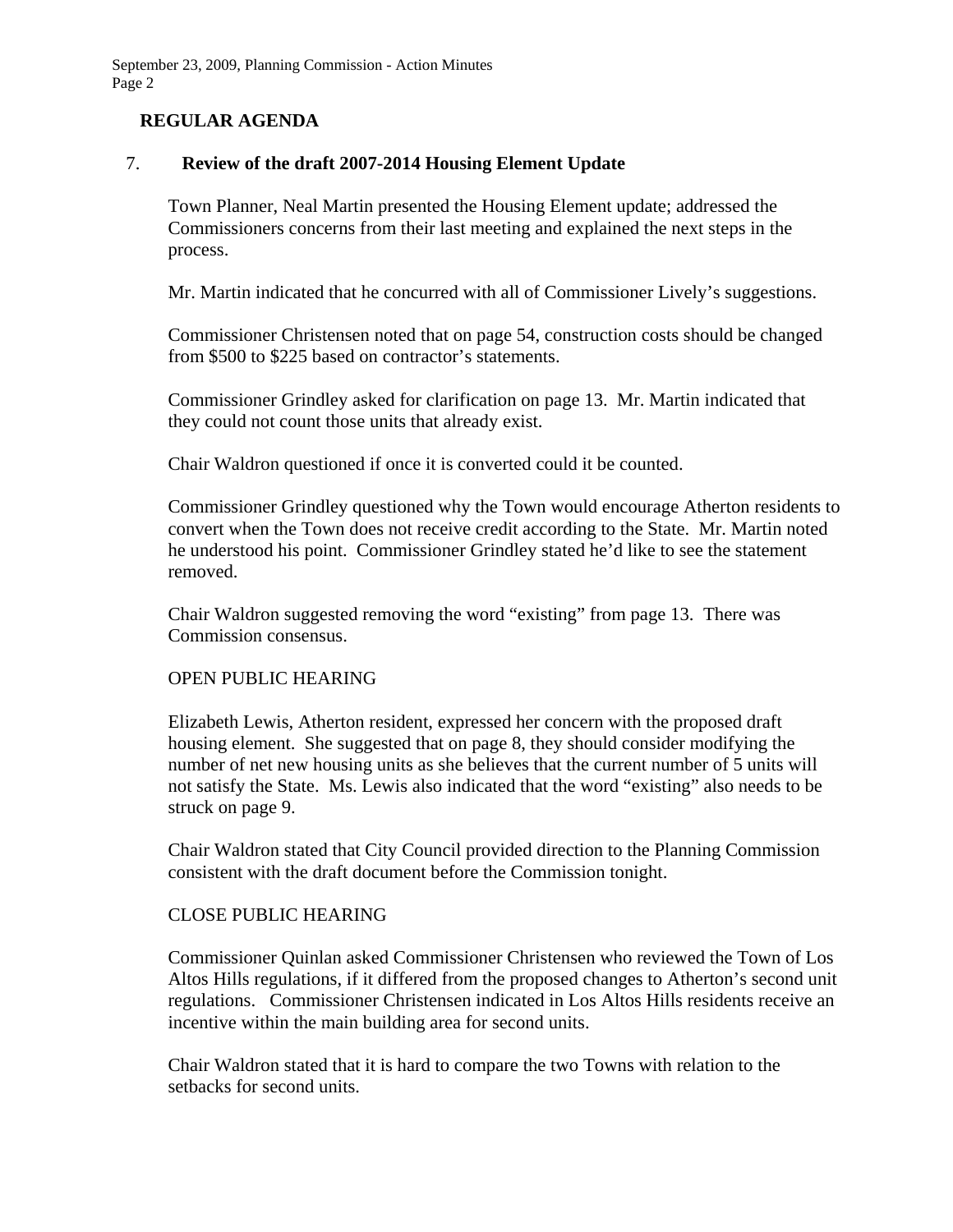Mr. Martin asked for consensus from the Commissioners as to whether they would require no minimum lot size for second units.

Commissioner Christensen expressed his support to keep the minimum lot size, but he did not feel that was the consensus of the Commission. Commissioners expressed their interest in no minimum lot size requirement.

**MOTION to Recommend the City Council authorize staff to transmit the Housing Element to the State Department of Housing and Community Development (HCD) for review.** 

**M/S Lively/Grindley Ayes: 5 Noes: 0** 

8. **Proposed Amendment to Zoning Code: City Council referral to the Planning Commission to add a provision for light well and bay window standards for smaller lots in the R1-A district and consideration of the 20' setback requirement for entry gates**.

Deputy Town Planner, Lisa Costa Sanders reported that the City Council requested these provisions be added to the zoning code. Any new provision that was not previously considered by the Planning Commission requires its review prior to formal adoption by the Council. Ms. Costa Sanders also noted that the Council requested the Commission review the 20' entry gate setback requirement, especially as it relates to smaller lots.

Commissioner Quinlan questioned where the entry gate setback requirement came from. Ms. Costa Sanders indicated it was a recommendation from the consultant that prepared the zoning code. Commissioner Quinlan questioned their reasoning for adding this requirement. Ms. Costa Sanders indicated for public safety.

Commissioner Christensen noted that he'd like to see two versions; one for less than 40,000 square foot lots and one for larger lots. He further noted that he believes it is a valid argument if a property line is 10 feet from the roadway.

Commissioner Quinlan stated that he spent some time measuring entry gates on the streets of Maple, Walnut, Watkins, Ashfield, Lloyden, Southgate and Parker Avenue and stated that he believes it is a lot size issue and does not see an issue with changing the entry gate setback to 12 feet. He noted the following from his field investigations; Maple/ Walnut: average 22 feet from the street, Watkins: average 18-19 feet, Ashfield: average 13-15 feet, Lloyden: average 9-12 feet, and Southgate: average 9-10 feet

Commissioner Christensen clarified that the setback proposed is 12 feet from the roadway.

Commissioner Quinlan confirmed the setback would be 12 feet from the edge of the pavement.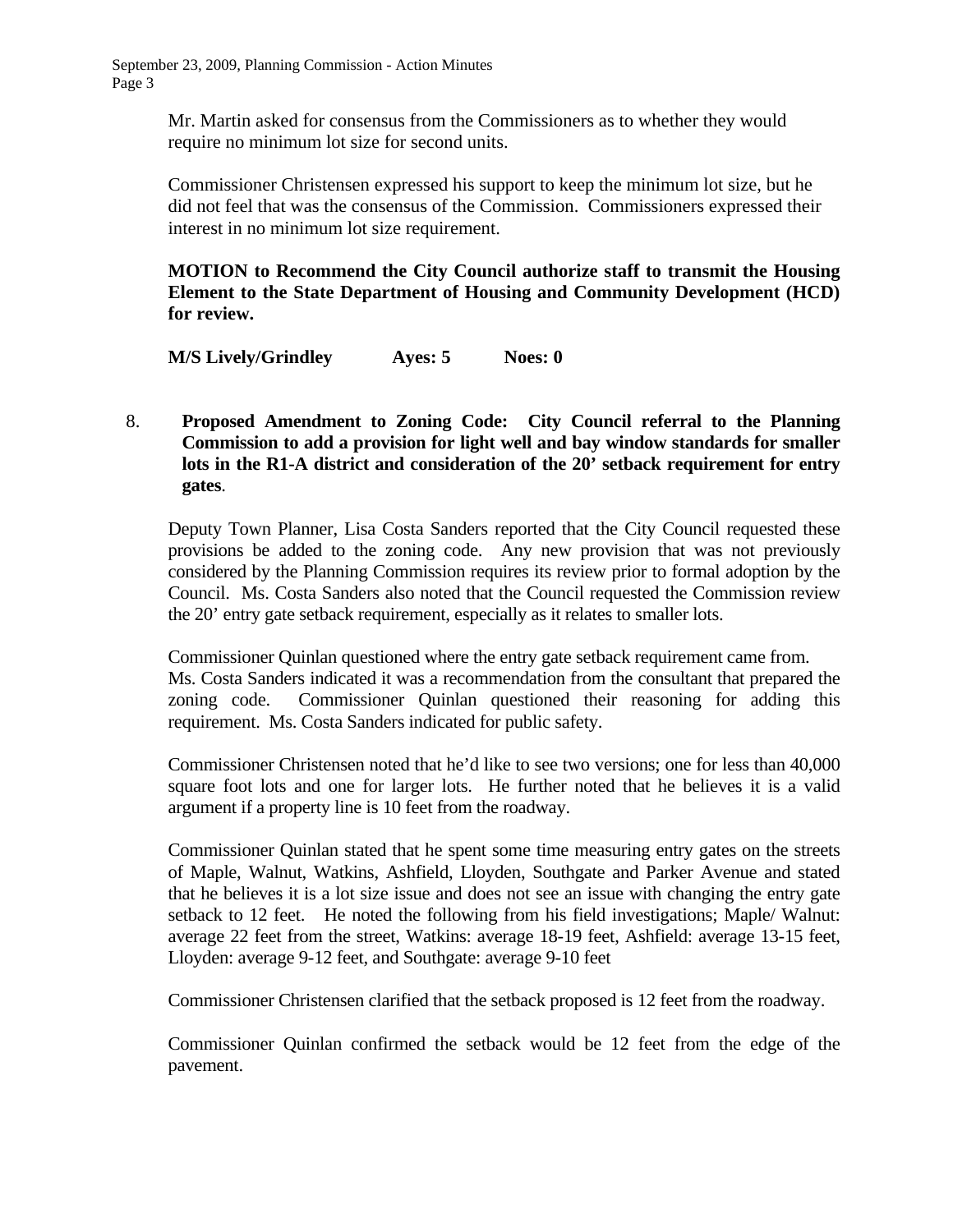Ms. Costa Sanders noted that the public right of way generally extends an additional 10 feet beyond the paved roadway, but that it does vary.

Chair Waldron questioned if the gates Commissioner Quinlan measured were all vehicle gates. Commissioner Quinlan indicated that all the gates were vehicle gates.

Commissioner Quinlan expressed his concern with the need to add this setback requirement if there hasn't been any issues or complaints. He noted that we are essentially fixing something that isn't broken.

Commissioner Grindley questioned if the town would have any liability if there were not a setback requirement in place. Assistant City Attorney, Ben Winig stated the Town would not have any additional liability.

Chair Waldron questioned if an owner could put up a gate abutting to the street. Ms. Costa Sanders indicated that the gate would have to be at the property line.

Commissioner Christensen stated that he believes the 20 foot setback should be required for larger lots.

Chair Waldron noted that considering there are more houses in the R1-B area, there should be more traffic.

## OPEN PUBLIC HEARING

Jeff Wise, Atherton resident, noted that there are a couple of different gates and for the R1- A lots, in many cases there are more than two entrances. He pointed out that in many cases it has to do with the aesthetics. Mr. Wise noted that he just finished a gate where the public gate is setback further and the family gate is along the property line.

Commissioner Grindley questioned if the family gate is remote controlled. Mr. Wise indicated yes. He further noted that if you require a 20 foot setback, then you inherently need to address columns and agrees that crafting an ordinance when a problem does not exist doesn't make sense.

### CLOSE PUBLIC HEARING

Commissioner Lively indicated that the Council could move forward without this provision in the ordinance as he believes this needs to be discussed and researched further.

Commissioner Christensen noted his support for a 20-foot setback requirement for entry gates on lots over 40,000 square feet in area.

Commissioner Grindley also expressed his support for the 20 foot setback requirement on lots larger than 40,000 square feet, as long as Council says there is limited or no liability to the Town.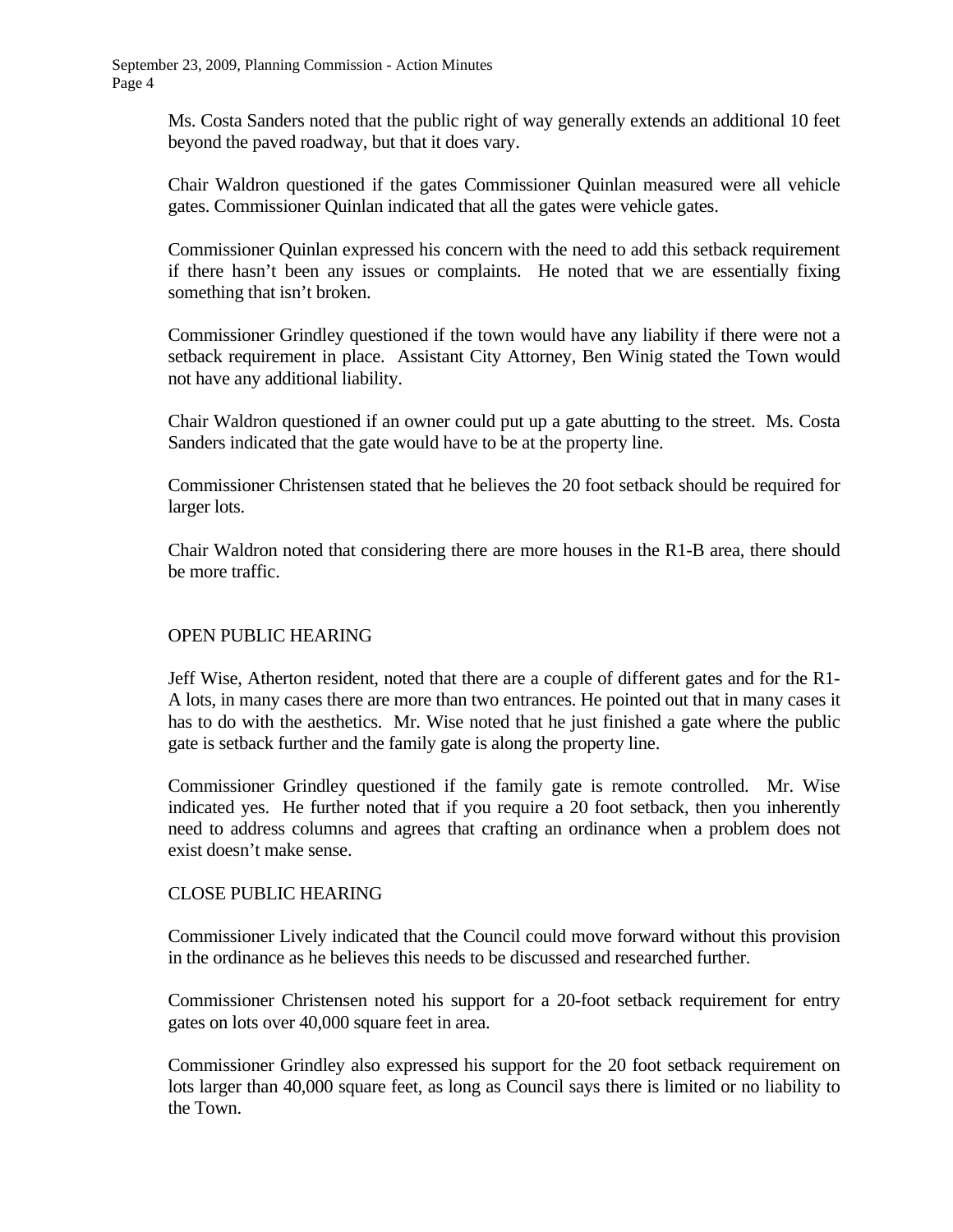Commissioner Quinlan stated he does not feel this is a problem that needs to be fixed and therefore would not support the requirement for a 20 foot setback for entry gates.

Chair Waldron stated that she believes the issue is with the keypad and we already have a requirement for setbacks for keypads. She further noted that she does not agree that it should be kept to lots over 40,000 square feet, if it is a safety issue it is a safety issue regardless of size of lot.

Ms. Costa Sanders noted that the keypad setback requirement is 6 feet from the edge of the paved roadway.

**MOTION to recommend the first vehicle gate on the property with a land area of 40,000 square feet or greater be setback 20' from the edge of the paved roadway.** 

**M/S Christensen/Grindley Ayes: 2 Noes: 3 (Lively, Waldron, Quinlan)** 

**MOTION to remove the setback requirement for entry gates.** 

**M/S Quinlan/Waldron Ayes: 2 Noes: 3 (Lively, Christensen, Grindley)** 

**MOTION to defer the item for further study and discussion by the Planning Commission and request the City Council consider the Zoning Code without the entry gate setback requirement.** 

**M/S Lively/Grindley Ayes: 4 Noes: 1 (Christensen)** 

### **Light Wells/ Bay Windows**

Commissioner Quinlan questioned if there were any R1-A lots smaller than 10,000 square feet in size. Ms. Costa Sanders responded in the affirmative.

### OPEN PUBLIC HEARING

Jeff Wise, Atherton resident, commented that in his opinion light well are unobtrusive.

Elizabeth Lewis, Atherton resident, stated that lots with less than 10,000 square feet should have some consideration with encroachment into side setbacks. She indicated that these smaller properties in the R1-A zone have been overlooked in the code. Ms. Lewis noted that she personally has a light well and would have liked to bump it out a little bit more. She concluded by urging the Commissioners to adopt these two items.

### CLOSE PUBLIC HEARING

Commissioner Quinlan expressed his support for the two new provisions.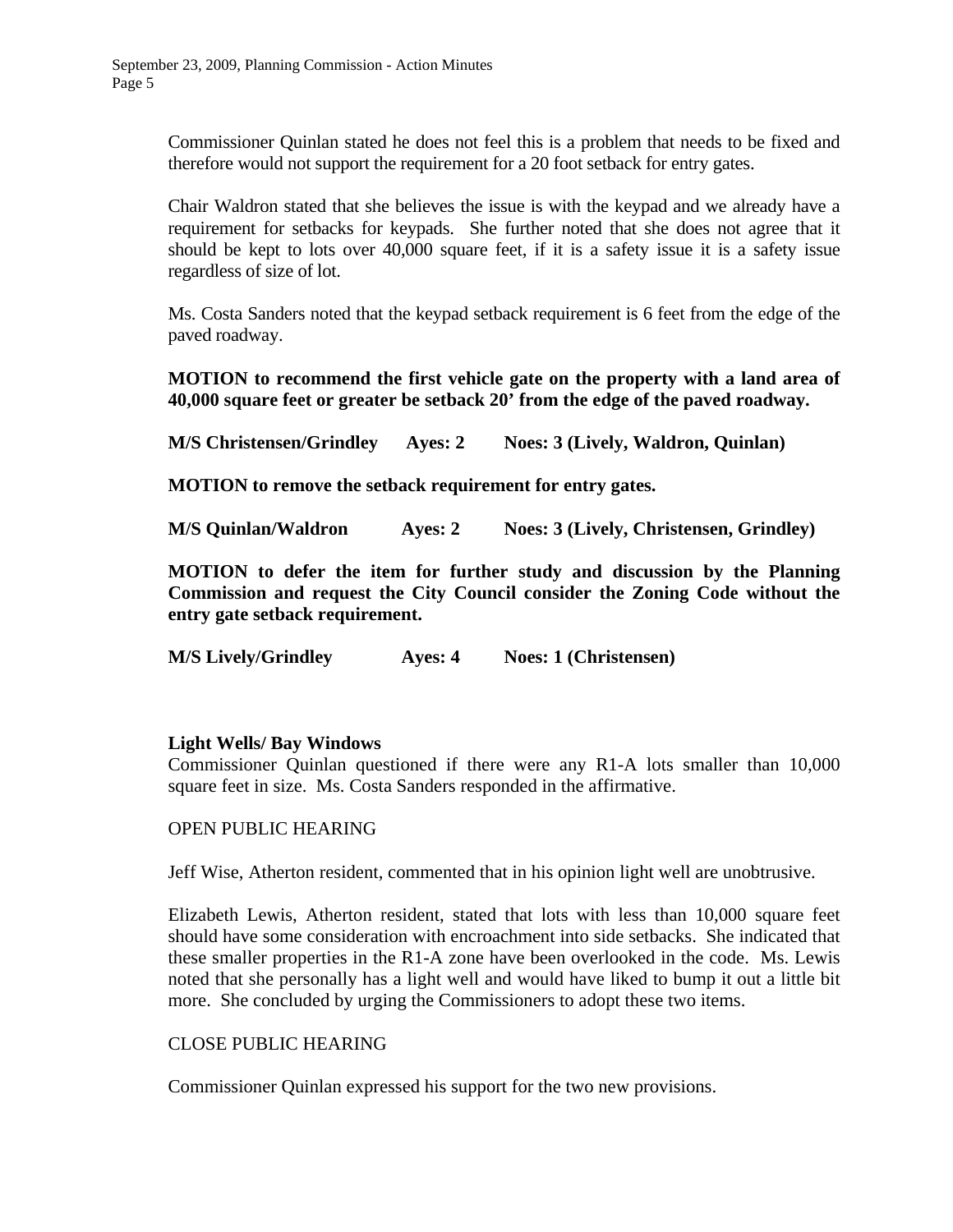Commissioner Grindley agreed with his fellow Commissioner.

Commissioner Christensen also agreed and expressed his support.

Commissioner Lively concurred with his fellow Commissioners.

Chair Waldron also expressed her support for the two new provisions.

**MOTION to support the two new provisions the City Council added to the code for light well and bay window encroachment into setbacks for lots with an area less than 10,000 square feet in the R1-A zoning district.** 

**M/S Quinlan/Christensen Ayes: 5 Noes: 0** 

**9. Request from Commissioner Christensen that Planning Commission consider requesting the City Council reconsider its decision to remove the provision for 8' tall fences and lighting restrictions on main buildings over 10' and on entry gates and columns** 

Deputy Town Planner, Lisa Costa Sanders presented the Staff Report.

Commissioner Christensen suggested separating lighting and fencing.

 Commissioner Lively noted that there are provisions for the 8 foot tall fence, including neighbor agreement and that this should remain in the code.

Commissioner Grindley noted he agreed and liked the concept of neighbors agreeing.

Commissioner Quinlan indicated he voted against this item.

### OPEN PUBLIC HEARING

 Elizabeth Lewis, Atherton resident, asked Assistant City Attorney what the protocol is for this, if the Planning Commission sends an item back to the City Council.

 Assistant City Attorney, Ben Winig stated that it is more atypical than typical. But the Planning Commission has the right as a body to re-address recommendations.

 Commissioner Quinlan stated that although the Commission is the recommending body, ultimately the City Council decides.

 Jeff Wise, Atherton resident, noted he has mixed feelings as the whole reasoning for updating the zoning code is to make it a more workable. He indicated that Mike Wasmann, Building Official spoke strongly against this 8' fences and based on his strong recommendation he'd defer to Mr. Wasmann's judgment.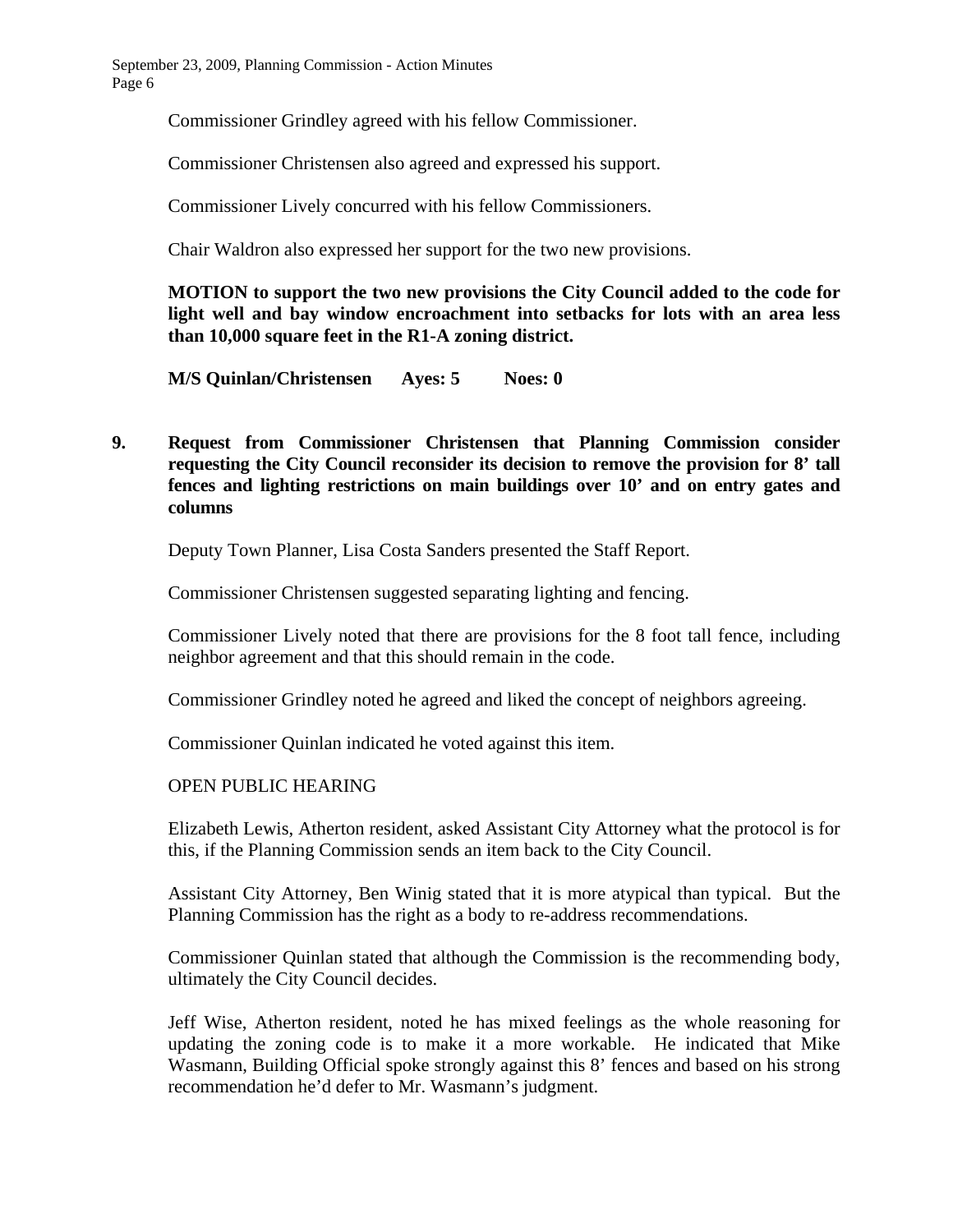September 23, 2009, Planning Commission - Action Minutes Page 7

#### CLOSE PUBLIC HEARING

Chair Waldron agreed with Mr. Wise's comments and would rather not see 8' fences allowed.

### **MOTION to request the City Council reconsider its decision to remove the provision for 8' tall fences.**

### **M/S Christensen/Grindley Ayes: 3 Noes: 2 (Waldron, Quinlan)**

Commissioner Christensen indicated since he requested this item on the agenda he felt like the lighting restriction on main buildings over 10 feet was a compromise and there is a growing concern for light and the provision eliminates the glare and would therefore ask the Council to reconsider their action.

 Commissioner Lively noted that goal of the Atherton General Plan is to keep the Town scenic and rural and stated that Woodside has a much more stringent lighting code.

Commissioner Grindley indicated that he still supports the same recommendation.

Commissioner Quinlan indicated that he does not feel that the Commission should be revisiting this and would agree with City Council's recommendation.

#### OPEN PUBLIC HEARING

Jeff Wise, Atherton resident, stated that he too agrees that there are lighting fixtures that are opaque and on a horizontal plane and a spot light type fixture can be intrusive. He noted that Woodside is very dark and with the Title 24 guidelines it is less intrusive and therefore recommend that the Commissioners not send back lighting restrictions to the Council.

### CLOSE PUBLIC HEARING

Chair Waldron stated that she agrees in principal with Commissioner Lively and Commissioner Grindley regarding light pollution but does not agree with an ordinance that limits type of fixture.

### **MOTION to request the City Council reconsider its decision to remove the lighting requirement on main buildings over 10' and entry gates and columns**

**M/S Christensen/Lively Ayes: 3 Noes: 2 (Waldron, Quinlan)** 

**10. Discussion on Staff and Commissioner protocol when not in agreement with the recommendation of the Planning Commission.**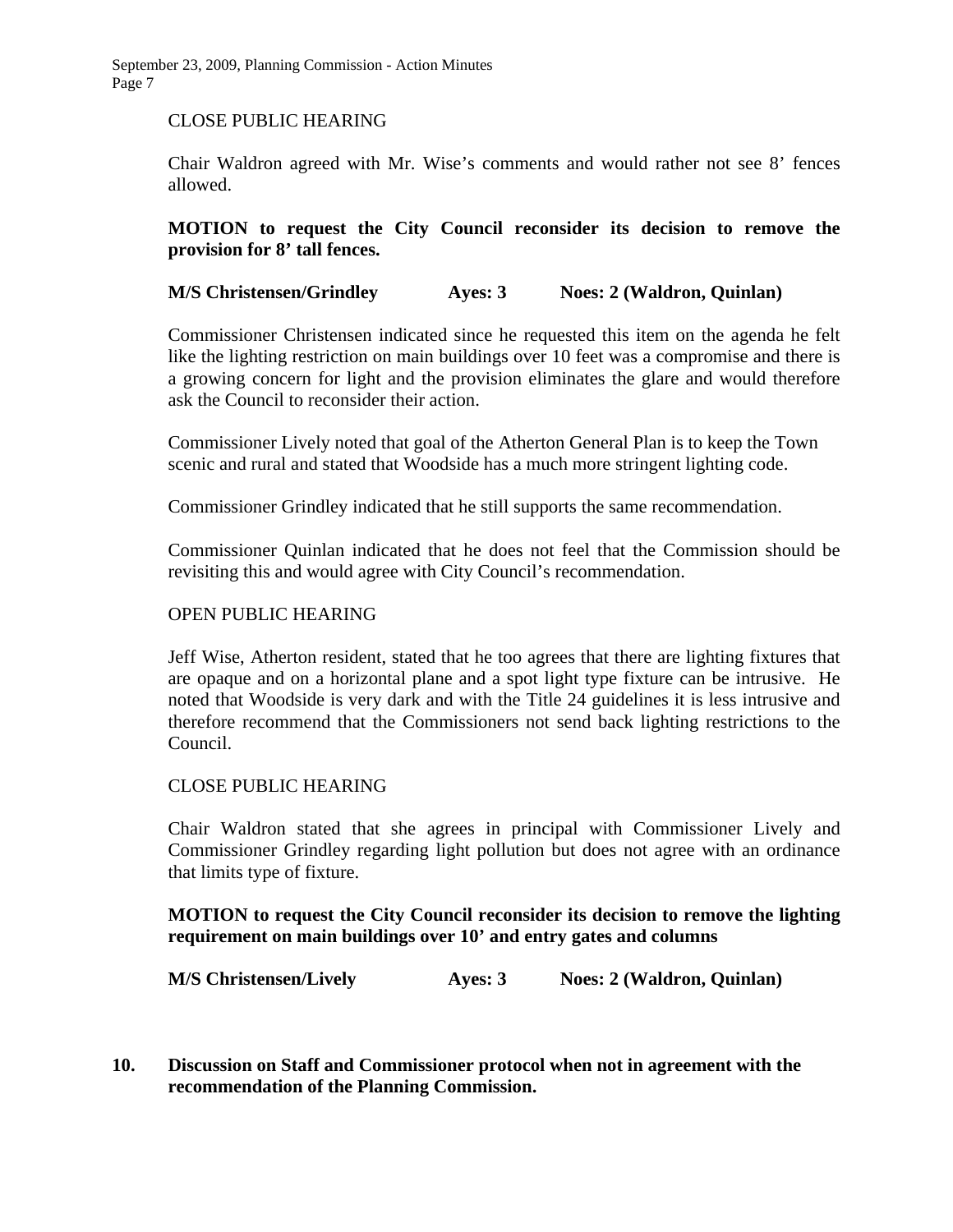Deputy Town Planner, Lisa Costa Sanders presented the Staff report.

 Commissioner Christensen asked that this matter be considered as a result of past situations. He stated that he believes it is important that the Planning Commission be aware of when the staff is in disagreement with the Planning Commission on items before the City Council.

 Commissioner Grindley stated staff is staff and reports to the Commission. He was not aware that staff was in disagreement with the Commission relating to the zoning code items.

 Ms. Costa Sanders stated she disagreed with Commissioner Grindley's comments and believes this was addressed in multiple Staff reports and verbally at the Commission meetings.

Commissioner Grindley indicated he misunderstood the process.

 Chair Waldron noted that the Planning Commission provides a recommendation. Staff is required to do their due diligence and if that means objecting to recommendations then so be it. She further noted that Staff disagreement with the Planning Commission's recommendation was not unexpected.

 Commissioner Grindley stated that the Commission had no voice at the City Council meeting.

 Commissioner Lively stated that with all due respect it was not clear that the Staff would be disagreeing with the Commissioners' recommendation and it is Staff's responsibility to go forward and present to the City Council the Commission's recommendation.

### OPEN PUBLIC HEARING

 Jeff Wise, Atherton resident, stated that as an observer, Commissioner Grindley's point the Staff serves the body, yes that is true but the body is the City Council, not the Planning Commission. Mr. Wise further stated Staff has been hired by the Town, and although he understands the Commissions' concerns, it is important that the expectations are clear; Staff's fiduciary duty is to the Council. He concluded that Staff does the best job they can to represent both sides, the Commission has aired their frustration now it is time to move forward.

 Commissioner Christensen stated that this matter is more of an internal matter than a public matter, but agreed that they do need to move forward. He further stated that Staff will carry the recommendation of the Planning Commission to the City Council, and if Staff disagrees then the Commissioners will be notified. Staff agreed with Commissioner Christensen's request.

 Commissioner Quinlan stated that if Staff doesn't agree then isn't it assumed that they carry that disagreement.